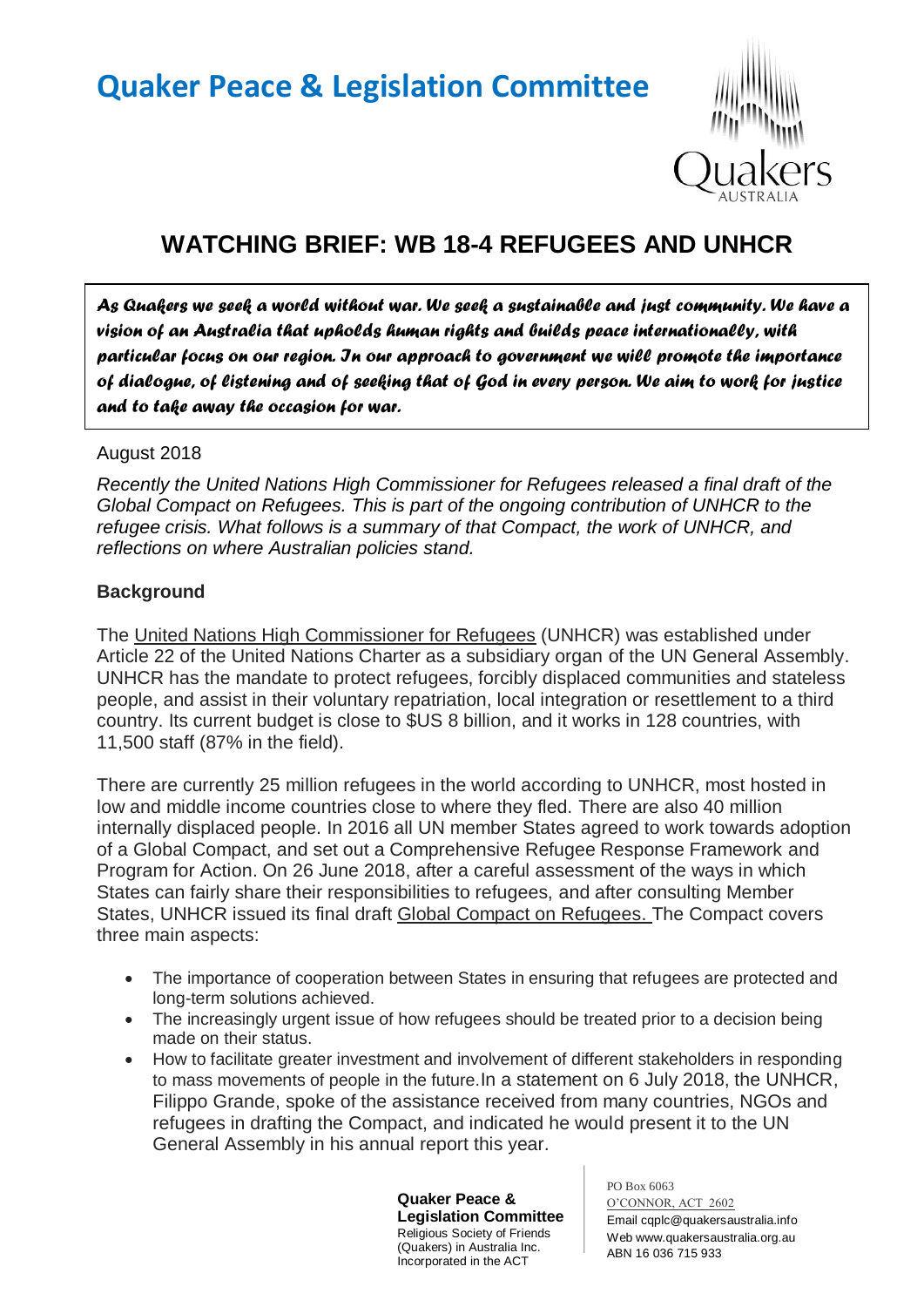In an analysis by Alexander Aleinikoff and Susan Martin for the Kaldor Centre for International Refugee Law, the following summary is given:

The aims of the GCR are: to improve burden- and responsibility-sharing for refugee protection among States; strengthen national protection systems and response capacities worldwide; enhance social and economic conditions for refugees and host communities; and resolve protracted situations of displacement through the achievement of durable solutions. To achieve these aims, the GCR proposes several new structures for international cooperation, including the convening of global refugee summits and the establishment of a Global Support Platform. It also endorses, albeit in a limited way, increasing the scope of international protection to include persons other than refugees who are without the protection of their own country. These would be welcome contributions to the international protection of refugees. However, other challenges remain.

The authors offer some recommendations – that the draft Compact:

- expressly reference rights beyond those set out in the 1951 Refugee Convention, including rights accepted by States under the International Covenants on Civil and Political Rights (ICCPR) and Economic, Social and Cultural Rights (ICESCR), as well as those rights which are essential to refugees' well-being and their ability to achieve self-reliance;
- expressly recognise the right of every person to seek asylum, as prescribed in the Universal Declaration of Human Rights:
- include targets relating to health and education, work opportunities, inclusion of refugees, and achievement of durable solutions, as well as expressing the need for enhanced funding;
- expand its approach to accountability of all stakeholders to refugees, including that of States;
- recognise and take into account the broader macro-economic policies which may have an impact on the capacities of host-States and communities to promote refugee protection;
- adopt stronger language in favour of refugee inclusion and participation, particularly with respect to women and youth;
- recognise more fully the international protection needs of groups other than refugees, including by adopting relevant language from the draft GCM; and
- focus more specifically on protracted refugee situations, and call for concerted efforts to enhance refugee mobility as an alternative pathway to solutions.

# **UNHCR Comments on Australia's Policies**

Thomas Albrecht, the UNHCR Regional Representative based in Canberra, gave a major speech at ANU on 24 July 2018 on Australia's role in the international refugee protection system. He made the following points:

- Australia has had a remarkable role over many decades, drawing on the fundamental values and principle of protecting human beings who have had to flee their homes because of fear of persecution owing to race, religion, nationality, political opinion or membership of a particular social group.
- After playing a leadership role in establishing the 1951 Refugee Convention, Australia accepted many displaced people in the post-WW2 period – about a million. Its resettlement programs are excellent.
- The recent decision to raise the humanitarian intake to 18,750 for 2018-19 is welcome in the context of refugee needs worldwide. It follows a period since 2013 when the intake was lower.
- The emergence of greater focus on border control, while understandable, puts at risk the importance of protection for those seeking asylum. We cannot expect refugees to stop taking risks of using smugglers and traffickers if we do not provide safer ways.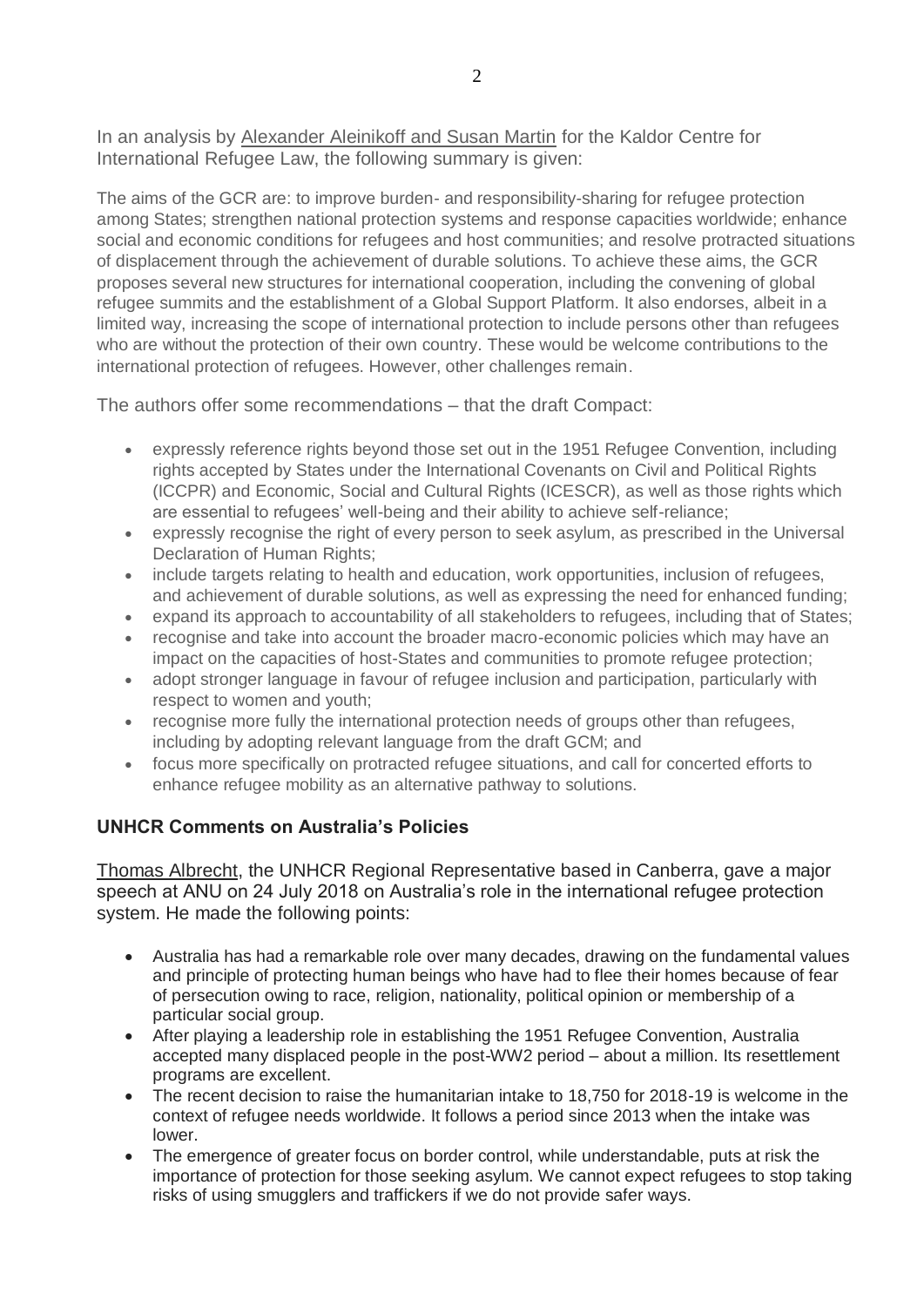- The key question for Australia is how can Australia fairly and compassionately address the challenges and implications off a truly global displacement system? The use of 'off-shore' processing falls well short of an adequate response, and has caused for many in Nauru and Manus greater suffering than their earlier trauma in the place they left.
- Efforts to enhance comprehensive regional approaches, based on sharing responsibility, are most significant. The Bali Process, with 48 members including UNHCR, is a good example. Australia has given its support to the protection language used in the Bali 2016 Declaration, and needs to follow up with policies that reflect those sentiments. The current 'operation sovereign borders' leads to turning back a much higher proportion of asylum seekers than ever before., creating a greater risk that more people will face danger or persecution when returned.
- The people on Manus Island in particular have been given minimal information about their situation, and have been denied health and welfare facilities. In Nauru the situation is exacerbated by the significant numbers of women and children involved. Regardless of claims that these people are now the responsibility of the PNG and Nauruan governments, legally they remain the responsibility of Australia until they are adequately housed and settled. Even within Australia itself there are serious concerns about the withdrawal of services for the 30,000 refugees and asylum seekers held in limbo about their status.
- People seeking asylum should be detained for the minimum period needed for health, identity and security checks, and subject to judicial safeguards. Fast-track processing that bypasses proper legal processes should not continue. Those found to be refugees should be given permanent not temporary status, and enabled to be reunited with family.
- It is encouraging that more Australians now see that 'the end does not justify the means' and are calling for changes in policy and practice.

### **Australia for UNHCR**

Australia for UNHCR is the partner agency that raises awareness and funds to support UNHCR's global emergency response to humanitarian crises. Contributions from individuals, trusts, foundations and others ensure that UNHCR can deliver shelter, protection, clean water, food and medicines in areas of most need. In addition, longer term projects such as school building, running livelihood programs and providing healthcare can be supported. The group was established in 2000 and is now one of UNHCR's top ten private sector donors globally, having raised \$39m in 2017. See [www.unrefugees.org.au](http://www.unrefugees.org.au/)

## **Multifaith Statement on Asylum Seekers (23 July 2018)**

This Statement was issued via the National Council of Churches by Rabbi Shamir Caplan, Bishop Philip Huggins, and Sheik Abu Omar. It drew attention to the continuing detention of 1600 asylum seekers and refugees on Manus Island and Nauru, still awaiting resettlement after five years in detention and suffering mental and physical harm. It affirmed the necessity for government policy to "give expression to the fundamental values that underpin the type of society we strive for". Moral responsibility to the people placed on Manus and Nauru cannot be dodged by claiming that the PNG and Nauru Governments have legal responsibility. The statement continues:

"In the language of faith communities we say that each of us holds the spark of the transcendent and this informs our common commitment to treating all people with decency, dignity and respect…a practical way must be found as soon as possible to resettle the many hundreds of remaining refugees".